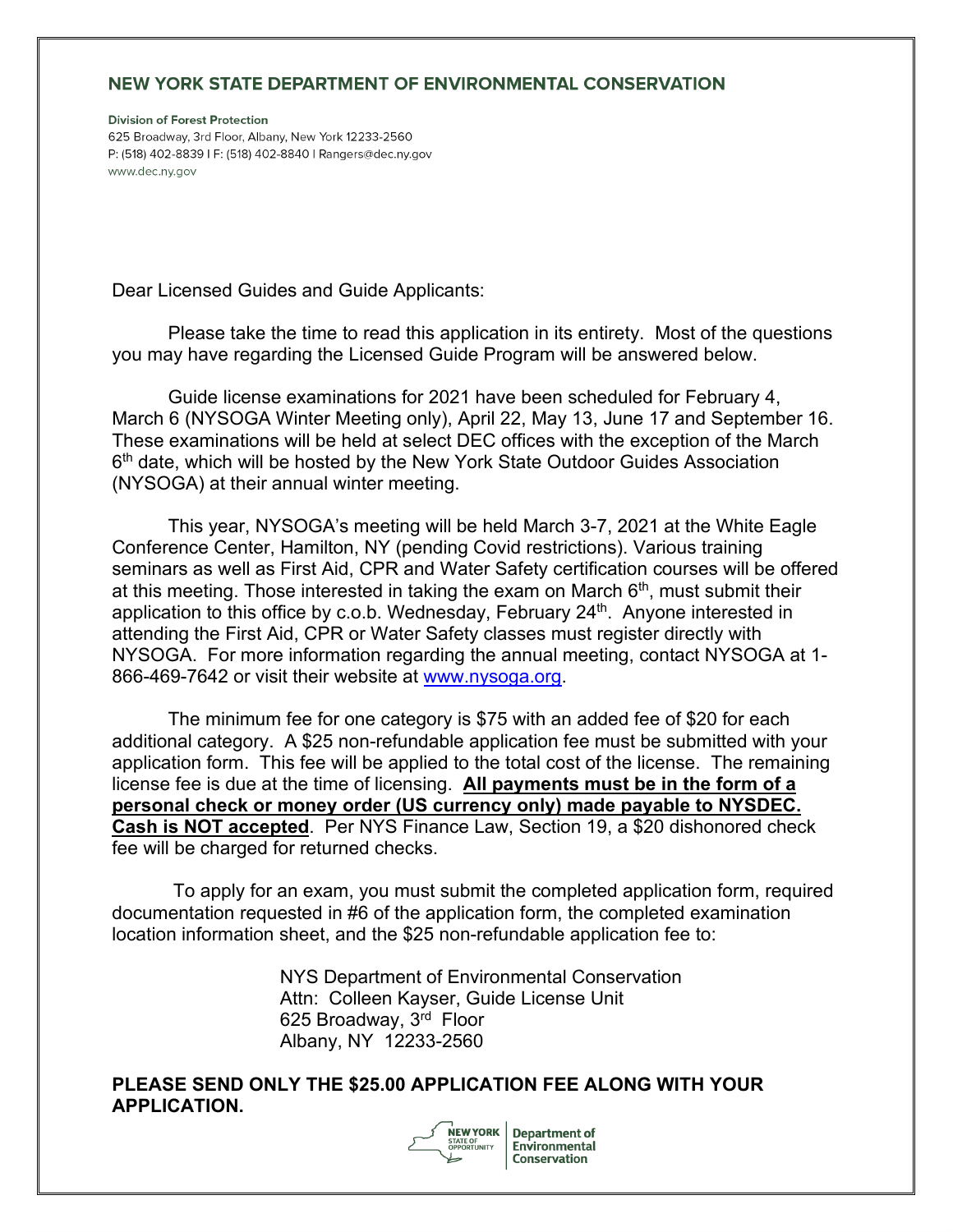**Applications must be received in this office by close of business on the date noted on the exam location information sheet. There will be no exceptions. The 2021 dates listed are the ONLY dates the examination will be scheduled. There will be no examinations given nor will any licenses be issued in person from the Albany office.**

Valid first aid, CPR and water safety certifications are required for all guiding categories. These certifications are NOT required when applying to take the exam, however, proof of current certification must be provided before your guide license will be issued. As indicated on the application form, **on-line certifications are not accepted with the exception the Red Cross or American Heart Association BLENDED courses meaning half on-line and half in classroom.** There is a list of acceptable courses available on the DEC website. If you are having difficulty in locating a Water Safety Course you may contact the Outdoor Guides Association at nysoga.org.

The examination location information sheet indicating your choice of where and when you would like to take the examination(s) must be submitted with your application form.

Once your application is processed, you will receive a confirmation letter informing you that your application was received. You will be responsible to take and pass the examination(s) for the category(s) in which you have applied.

Upon successful completion of the examination(s), you must provide any outstanding required documentation and the remaining balance of the licensing fee in order for your guide license to be issued to you. Licenses are valid for a period of five years from the date of issue.

A study outline can be found on the DEC website, [www.dec.ny.gov.](http://www.dec.ny.gov/) Once in the website, use the search option to locate the Licensed Guide Program page, where you will find a link to suggested exam content. *The Field Book*, a reference book published by the Boy Scouts of America, is also recommended and can be found at any local library or book store.

If you have any questions, please feel free to call Colleen Kayser at (518) 402- 8838.

Sincerely,

Colleen Kayser Licensed Guide Program Specialist

**Enclosures**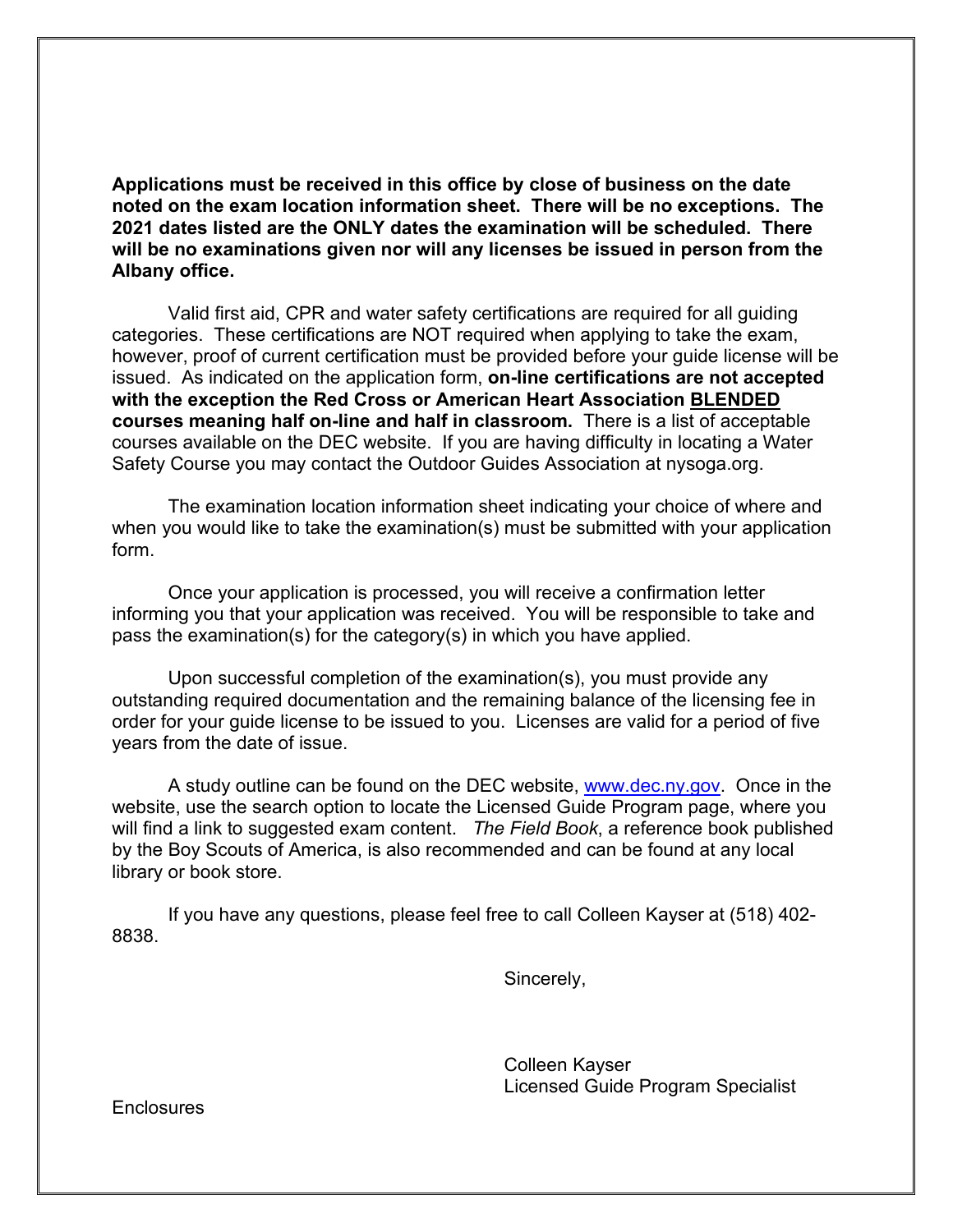

# NEW YORK STATE LICENSED GUIDE APPLICATION

| Name: Name Commission of the Commission of the Commission of the Commission of the Commission of the Commission of the Commission of the Commission of the Commission of the Commission of the Commission of the Commission of |  |                                                                                                                                                             |  |  |
|--------------------------------------------------------------------------------------------------------------------------------------------------------------------------------------------------------------------------------|--|-------------------------------------------------------------------------------------------------------------------------------------------------------------|--|--|
|                                                                                                                                                                                                                                |  |                                                                                                                                                             |  |  |
| P.O. Box:                                                                                                                                                                                                                      |  |                                                                                                                                                             |  |  |
| City/Town:                                                                                                                                                                                                                     |  |                                                                                                                                                             |  |  |
|                                                                                                                                                                                                                                |  |                                                                                                                                                             |  |  |
|                                                                                                                                                                                                                                |  | $\overline{(\hspace{0.2cm}\underline{\hspace{0.2cm}})}\hspace{0.2cm}\underline{\hspace{0.2cm}}$ - $\overline{\hspace{0.2cm}}$ - $\overline{\hspace{0.2cm}}$ |  |  |
| NYS County of Legal Residence:<br>Please note that you do not need to be a NYS resident to receive a Guides License<br>Guiding Business Name and Address (if applicable):<br>Business Name: 1988<br>Street:                    |  |                                                                                                                                                             |  |  |
|                                                                                                                                                                                                                                |  |                                                                                                                                                             |  |  |
|                                                                                                                                                                                                                                |  |                                                                                                                                                             |  |  |
| Date of Birth:                                                                                                                                                                                                                 |  | Color of Eyes:                                                                                                                                              |  |  |
|                                                                                                                                                                                                                                |  | Gender:                                                                                                                                                     |  |  |
| (No hats or sunglasses).                                                                                                                                                                                                       |  | Include a recent full-face color photo trimmed to fit this box one inch by one inch $(1" x 1")$ .                                                           |  |  |

**If picture is too big for license it will be sent back to you with a request to submit a new one.**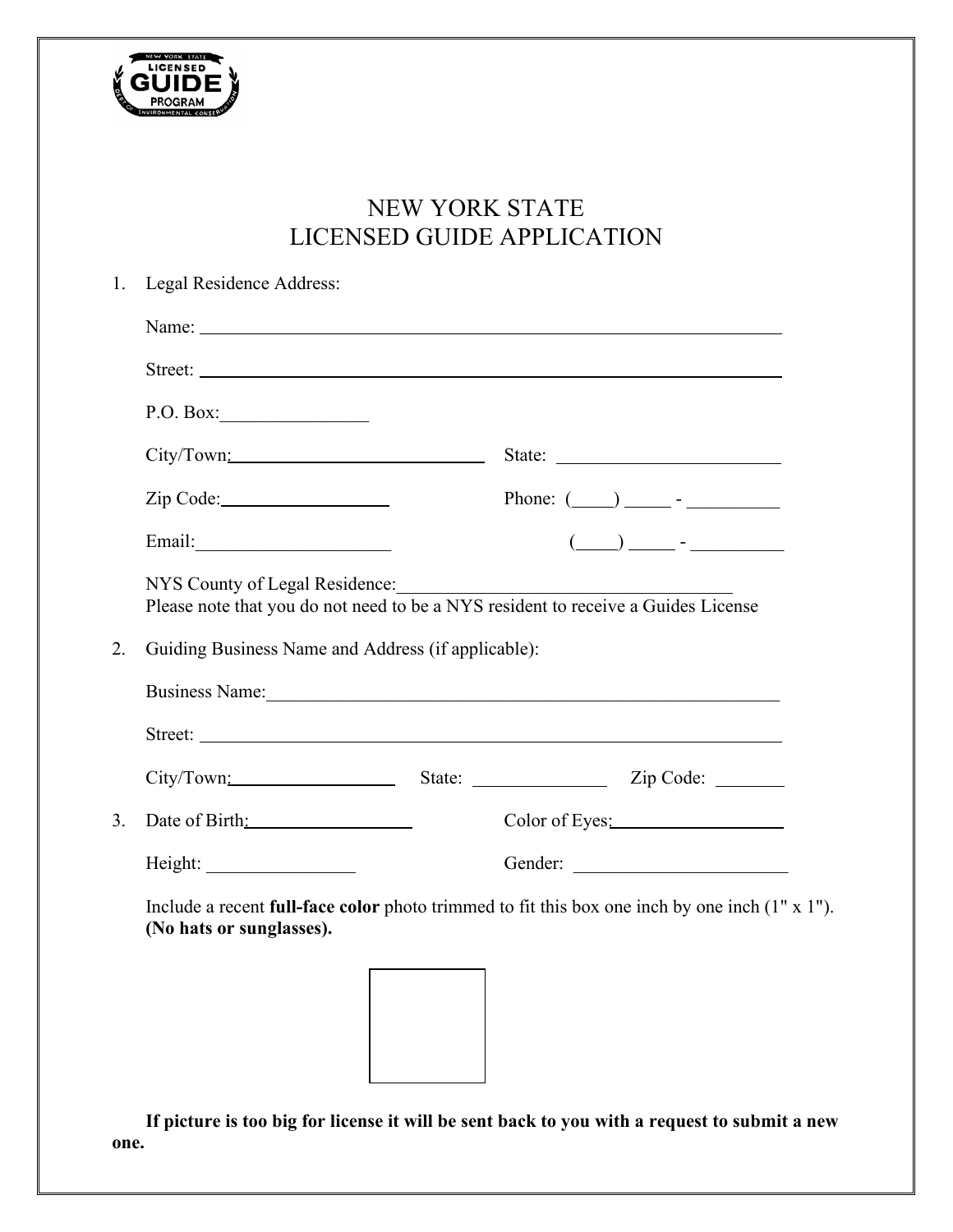4. Check categories of guiding activities being applied for:

| Camping | Whitewater Rafting | Tier I Rock  |  |
|---------|--------------------|--------------|--|
| Fishing | Whitewater Canoe   | Tier I Ice   |  |
| Hiking  | Whitewater Kayak   | Tier II Rock |  |
| Hunting |                    | Tier II Ice  |  |

- 5. Will you use boats or canoes in your guiding business? If answer is yes, you will be signed up to take the boats and canoes exam.
- 6. The following **MUST** be submitted with this application. (Copy of drivers license is acceptable for 6.1 - 6.3)
	- 6.1 Proof of Identity
	- 6.2 Proof of Age
	- 6.3 Proof of Legal Residence
	- 6.4 \$25 Application Fee **(send only a \$25 check or money order made payable to NYSDEC at this time)** \_\_\_\_\_\_\_\_\_\_\_\_

## **ALL OTHER REQUIRED DOCUMENTS MAY BE SUBMITTED AFTER THE EXAM**

 7. Check which of the following required documents and current certifications are enclosed: **On-line courses are not acceptable (with the exception of the Red Cross or American Heart Association BLENDED courses). A list of acceptable courses can be found on the DEC website.**

| 7.1 | Current Colored Photo (1 x 1)                                                                                                                               |  |
|-----|-------------------------------------------------------------------------------------------------------------------------------------------------------------|--|
| 7.2 | Standard First Aid Card or Certificate                                                                                                                      |  |
| 7.3 | <b>CPR Card or Certificate</b>                                                                                                                              |  |
| 7.4 | <b>Basic Water Safety Course</b><br>(All guides are required to take a Water Safety Course)                                                                 |  |
| 7.5 | Physician Statement<br>(Must be submitted on the Department form with the physician's,<br>physician's assistant or nurse practitioner's ORIGINAL signature) |  |
| 7.7 | Copy of NYS Hunting License<br>(only if hunting activity is checked in Item 4)                                                                              |  |
| 7.8 | Copy of NYS Fishing License<br>(only if fishing activity is checked in Item 4)                                                                              |  |
|     |                                                                                                                                                             |  |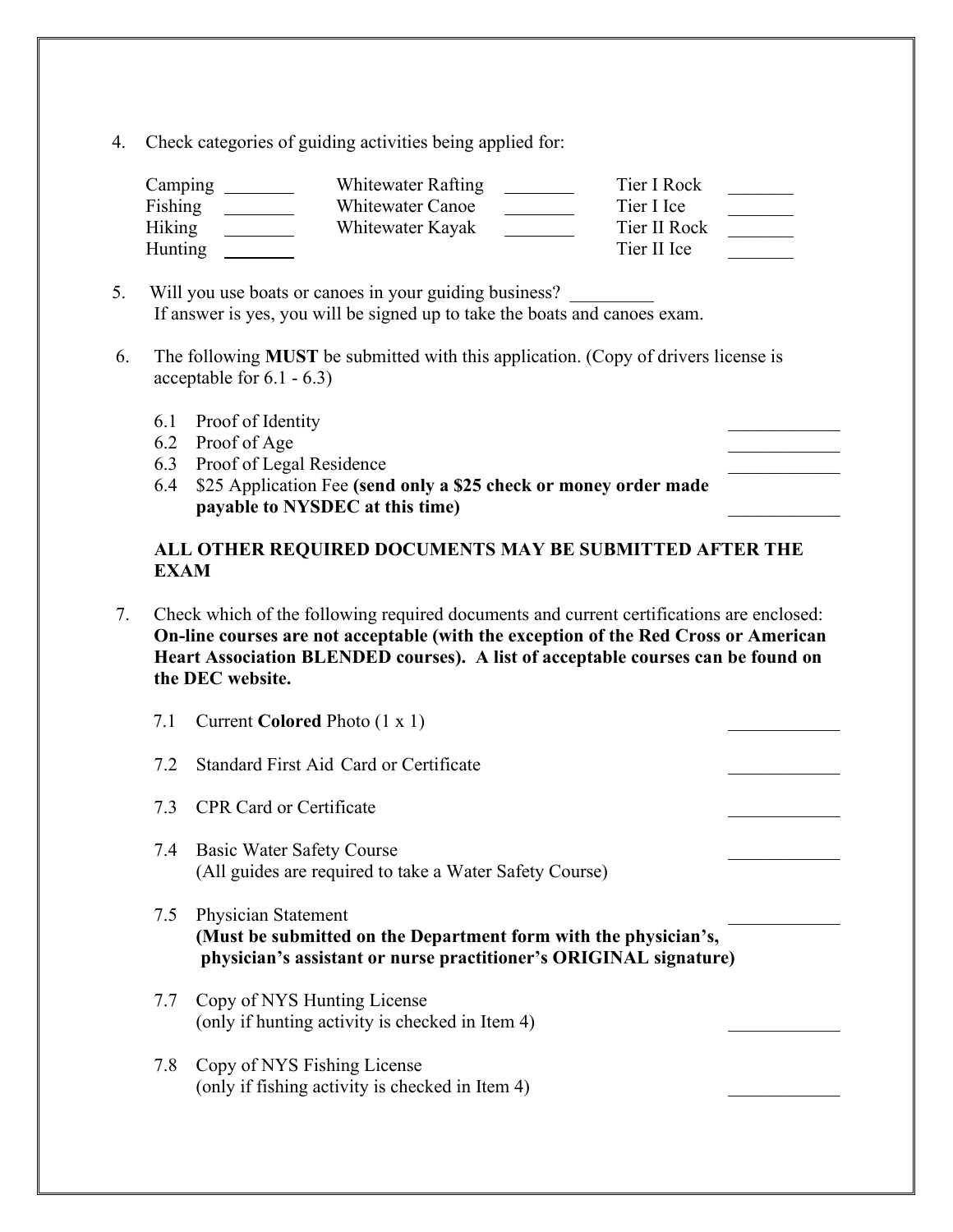8. Have you ever been arrested or received a ticket for a violation of any law?

If so, list what the arrest/ticket was for and when the arrest/ticket occurred:

What was the disposition of the case(s)?

I have attached a postal money order or check (cash not acceptable) for \$25 payable to the "Department of Environmental Conservation" representing the non-refundable portion of the total licensing fee and understand that it will be returned to me only if I am declared to be ineligible for licensing at this time or the application is not acceptable.

 $\mathcal{L}_\text{max}$  , and the contribution of the contribution of the contribution of the contribution of the contribution of the contribution of the contribution of the contribution of the contribution of the contribution of t

"I hereby affirm under penalty of perjury that information provided on this form is true to the best of my knowledge and belief. False statements made herein are punishable as a Class A misdemeanor pursuant to Section 210.45 of the Penal Law."

Signature Date

### **RETURN APPLICATION TO:**

**NYS Department Environmental Conservation Attn: Colleen Kayser, Guide License Unit 625 Broadway, 3rd Floor Albany, NY 12233-2560**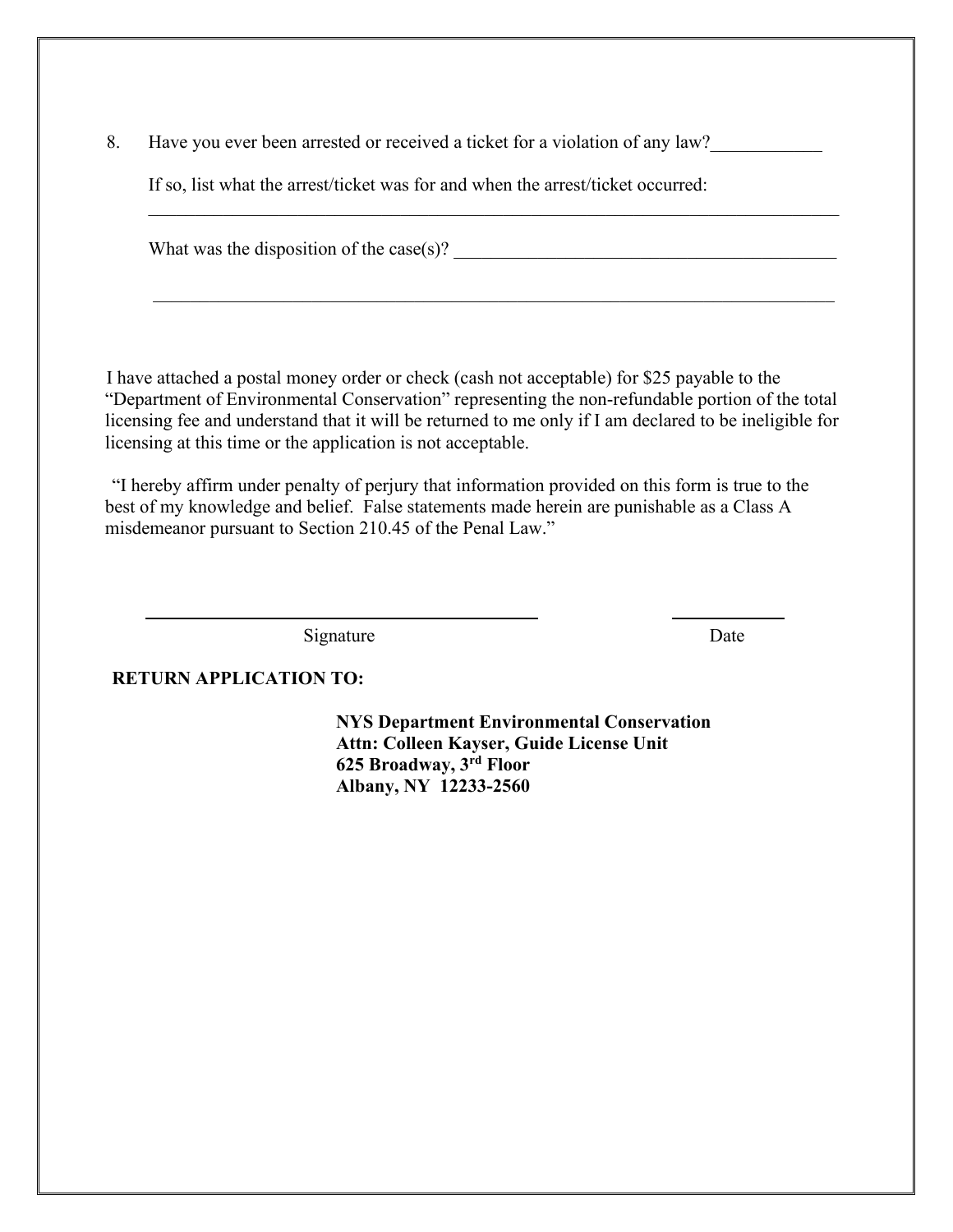Dear Licensed Guide Applicant:

The New York State Tax Law requires us to obtain your federal taxpayer identification number, which is your Federal Employer Identification Number and/or Social Security Number. As provided by this law, we will transmit these numbers to the New York State Department of Taxation and Finance. The data you provide us will be kept confidential, it will not be made available to any other parties.

Please enter your social security number below. If you report your income for tax purposes as a business, also enter your Federal Employer Identification Number. If you are not providing either number, check the appropriate box. Sign and return this form.

Sincerely,

Colleen Kayser Forest Protection

| Social Security Number                                                                          |       |  |  |  |  |  |
|-------------------------------------------------------------------------------------------------|-------|--|--|--|--|--|
|                                                                                                 |       |  |  |  |  |  |
| IF YOU DO NOT HAVE A NUMBER LEAVE BLANK                                                         |       |  |  |  |  |  |
| Federal Employer ID Number                                                                      |       |  |  |  |  |  |
| A Federal Employer Identification Number has been applied for, but has not yet<br>been received |       |  |  |  |  |  |
| Other, please explain.                                                                          |       |  |  |  |  |  |
| Name: (Type or Print)<br>Signature:                                                             | Date: |  |  |  |  |  |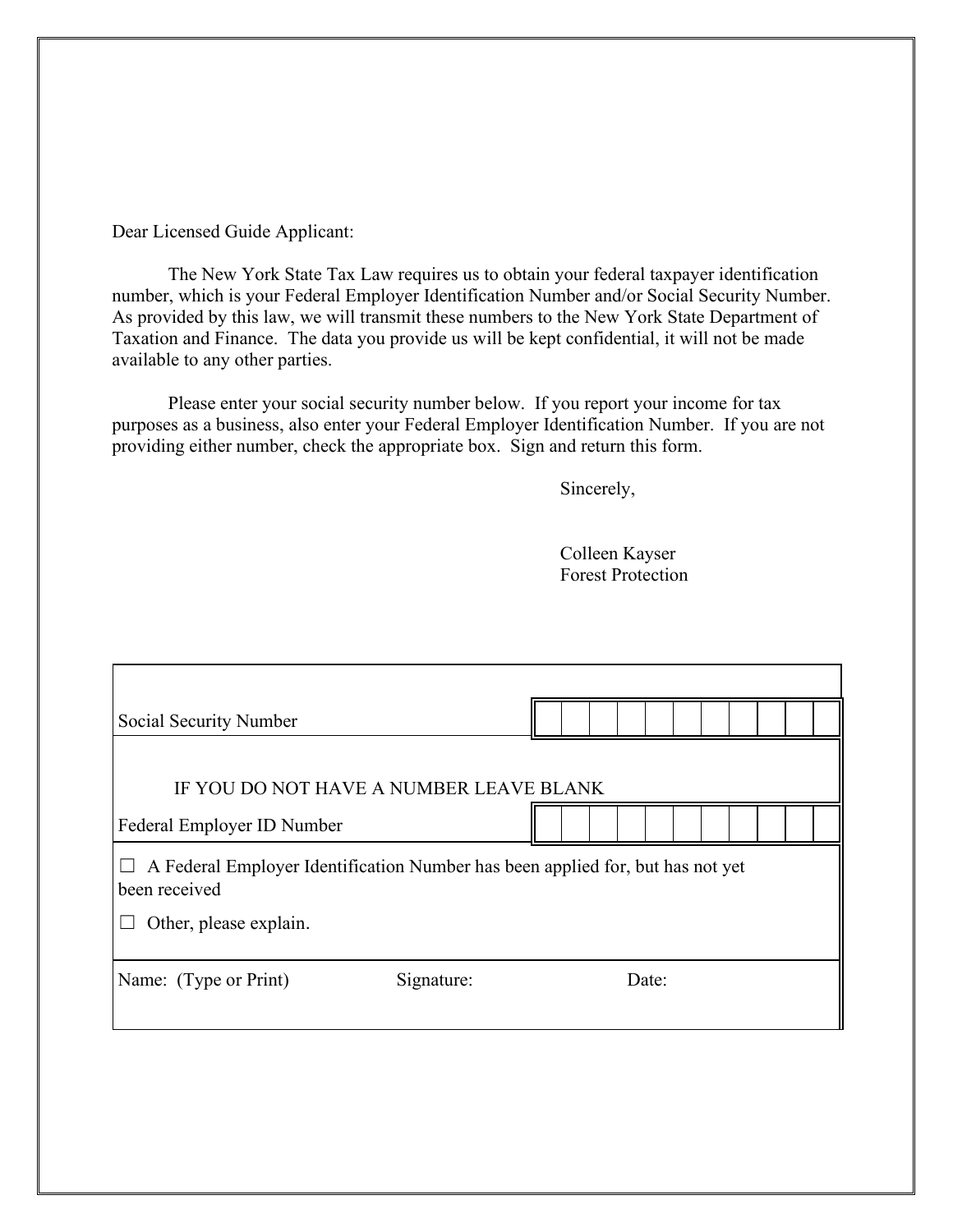#### Privacy Notification

The authority to request personal information from you, including identifying numbers such as Federal Social Security and Federal Employer Identification Numbers, and the authority to maintain such information is found in Section 5 of the New York State Tax Law. Disclosure of this information by you is mandatory. The principal purpose for which the information is collected is to enable the New York State Department of Taxation and Finance to identify individuals, businesses and others who have been delinquent in filing tax returns or may have understated their tax liabilities and to generally identify persons affected by the taxes administered by the Commissioner of Taxation and Finance. The information will be used for tax administration purposes and for any other purposes authorized by the Tax Law.

The information will be filed in the Confidential Federal Taxpayer Identification Number file. Maintenance of this file is under the jurisdiction of the Director of Fiscal Management, NYS Department of Environmental Conservation, 625 Broadway, Albany, NY 12233-2560.